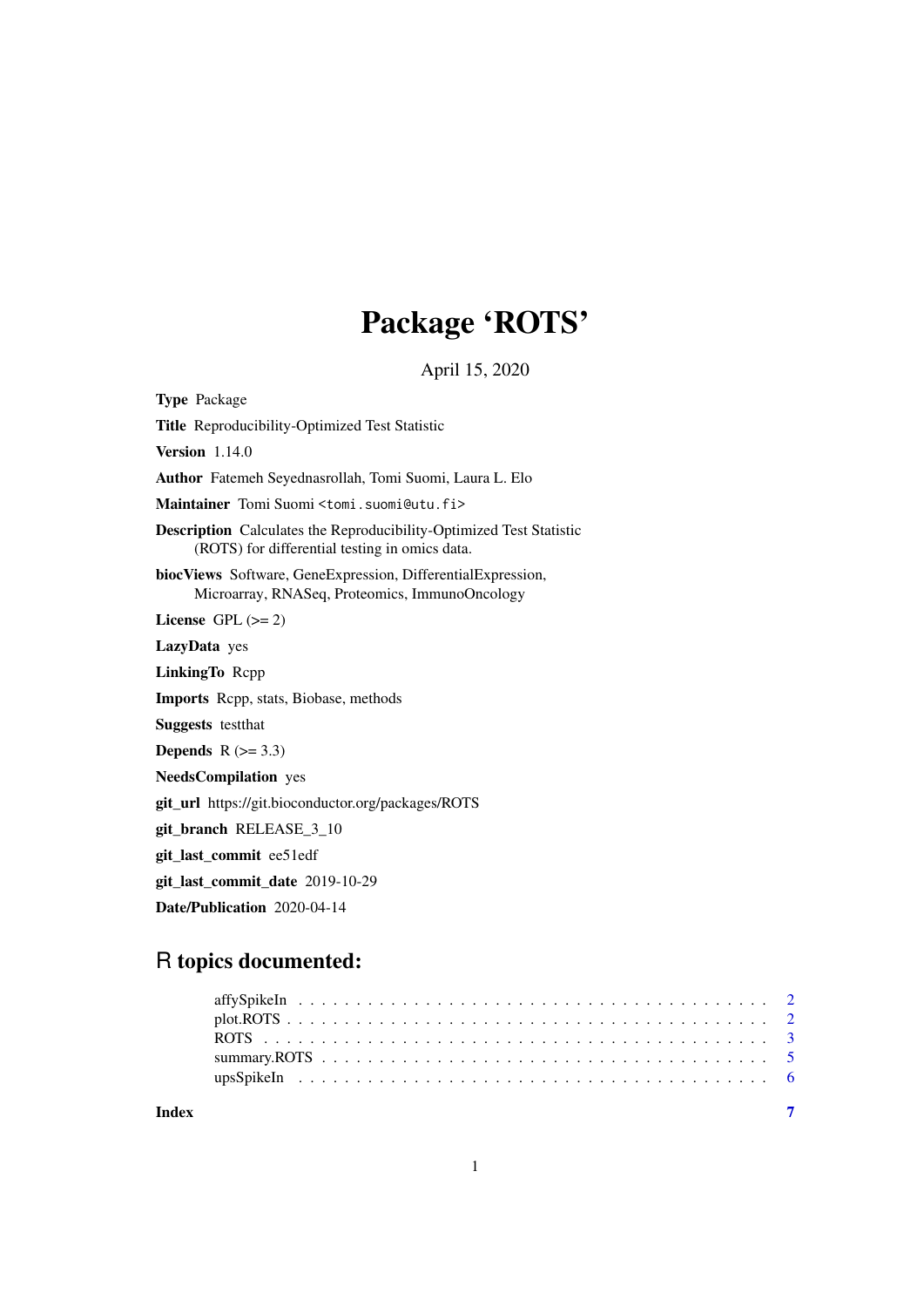#### <span id="page-1-1"></span><span id="page-1-0"></span>Description

The Affymetrix HG-U95Av2 spike-in data contains two groups of 12 samples. In this carefully controlled experiment, it is known that 14 genes are differentially expressed between the two sample groups, while the rest of the genes are equally expressed. In order to reduce the running time of the vignette example, this package uses a subset of 1000 genes of the original dataset including all the spiked genes with 5 samples from each group. The preprocessed RMA-normalized data were obtained from the Bioconductor 2.2 package DEDS. For more details about the spike-in experiment, see http://www.affymetrix.com.

#### Usage

affySpikeIn

#### Format

affySpikeIn a numeric matrix of gene expression levels with 12626 rows (genes) and 24 columns (samples).

affySpikeIn.L a vector indicating the sample groups.

affySpikeIn.gnames a character vector containing the names of the genes.

spikedgene a numeric vector indicating the locations of the 14 spiked genes.

plot.ROTS *Plotting of a ROTS object*

#### Description

Plots the ROTS objects created with the ROTS package.

#### Usage

```
## S3 method for class 'ROTS'
plot(x, fdr=0.05, type=NULL, labels=FALSE, ...)
```
#### Arguments

| x          | A ROTS object created from differential expression testing run by ROTS.                                       |
|------------|---------------------------------------------------------------------------------------------------------------|
| fdr        | Selected cutoff for FDR value.                                                                                |
| type       | Type of plot to be created. Options are: 'volcano', 'heatmap', 'ma', 'repro-<br>ducibility', 'pvalue', 'pca'. |
| labels     | Option to print labels for differentially expressed features.                                                 |
| $\ddots$ . | Other arguments passed to the plot function.                                                                  |
|            |                                                                                                               |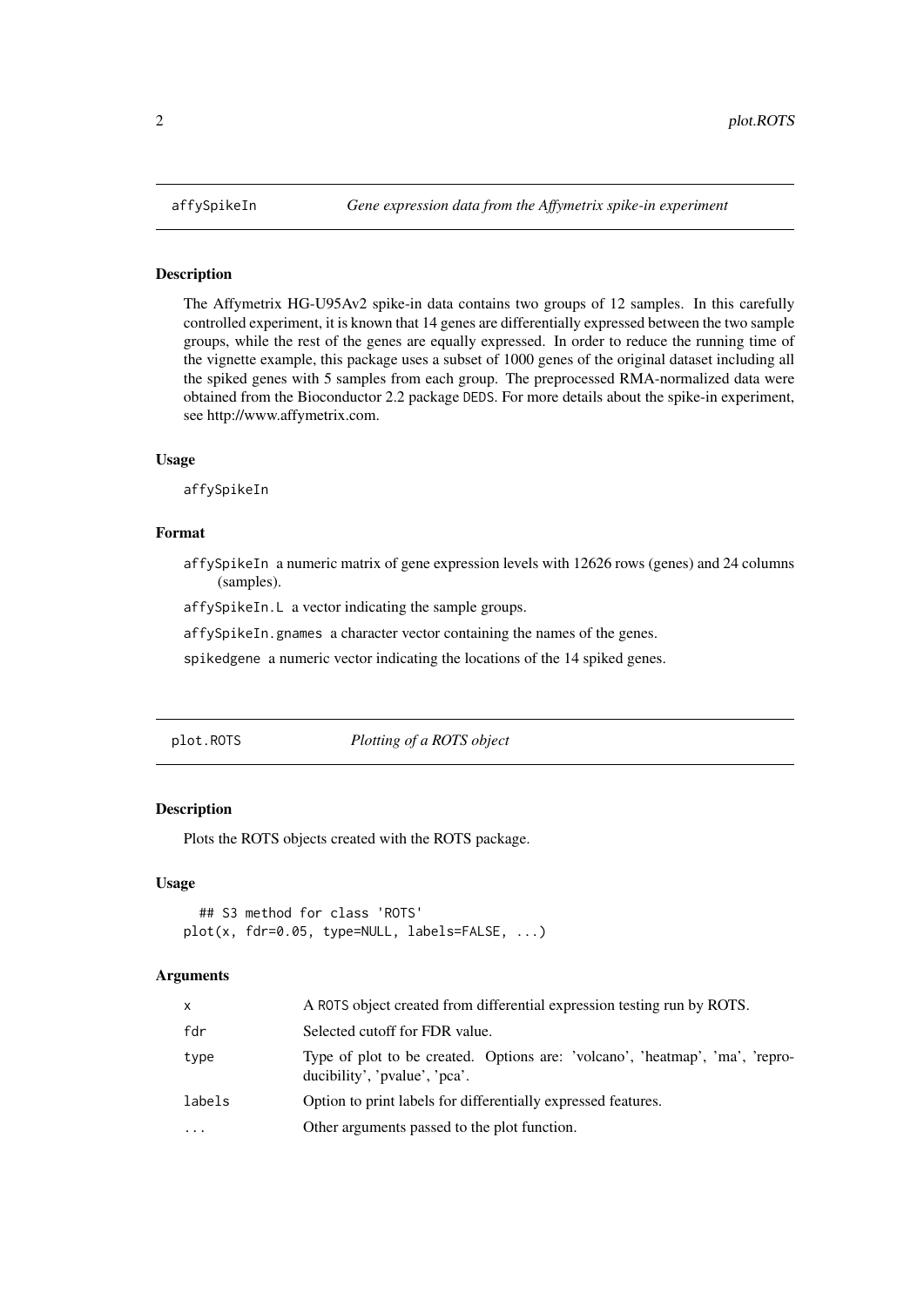#### <span id="page-2-0"></span>ROTS 3

#### Details

This function plots the results from a ROTS object using given false discovery rate threshold.

#### Value

Plots the results from ROTS object.

#### Author(s)

Fatemeh Seyednasrollah, Tomi Suomi, Laura L. Elo Maintainer: Tomi Suomi <tomi.suomi@utu.fi>

### See Also

[affySpikeIn](#page-1-1)

#### Examples

```
## ROTS-statistic for the Affymetrix spike-in data.
rots.out <- ROTS(data = affySpikeIn, groups = c(rep(\theta,5)), rep(1,5)),
   B = 100, K = 500, seed = 1234)
## Plotting of the ROTS results.
plot(rots.out, type="volcano")
```
ROTS *Reproducibility-Optimized Test Statistic (ROTS)*

#### Description

Calculates the reproducibility-optimized test statistic (ROTS) for ranking genes in order of evidence for differential expression in two-group or multi-group comparisons.

#### Usage

 $ROTS(data, groups, B = 1000, K = NULL, paired = FALSE, seed = NULL, a1 = NULL, a2 = NULL, log = TRUE, p$ 

#### Arguments

| data   | A numeric data matrix or an ExpressionSet instance, in which rows correspond<br>to genes and columns correspond to samples.    |
|--------|--------------------------------------------------------------------------------------------------------------------------------|
| groups | A vector indicating the sample groups.                                                                                         |
| B      | An integer specifying the number of bootstrap and permutation resamplings (de-<br>fault 1000).                                 |
| К      | An integer indicating the largest top list size considered. If no value is given,<br>1/4 of the features are used.             |
| paired | A logical indicating whether a paired test is performed. The samples are ex-<br>pected to be in the same order in both groups. |
| seed   | An integer seed for the random number generator.                                                                               |
| a1, a2 | Non-negative parameters. See details section for further information.                                                          |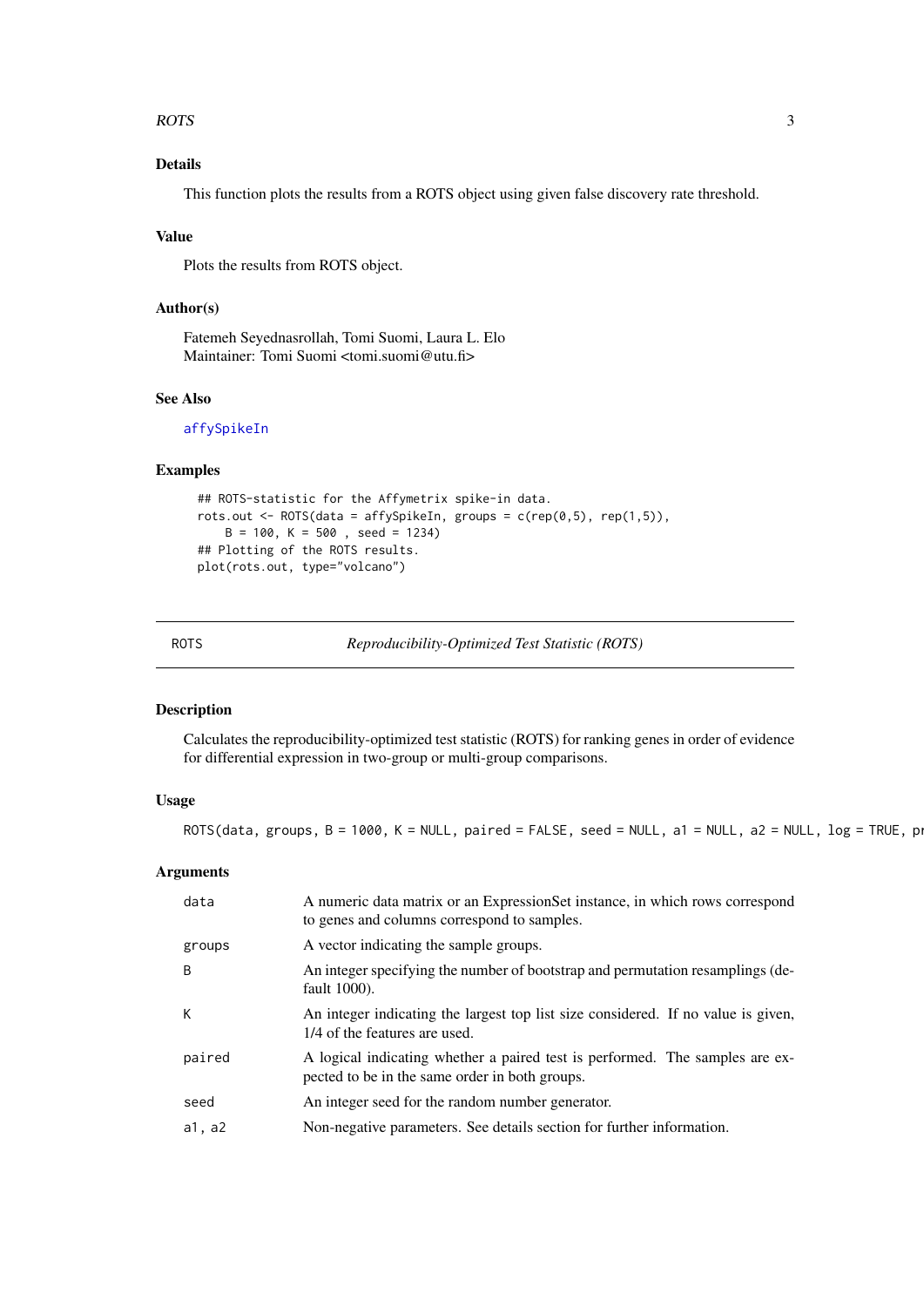| log      | A logical (deafult TRUE) indicating whether input data is log2 scaled. This<br>information is only used to calculate log fold change. |  |
|----------|---------------------------------------------------------------------------------------------------------------------------------------|--|
| progress | A logical indicating if additional progress bars are shown.                                                                           |  |
| verbose  | A logical indicating if messages are shown.                                                                                           |  |

#### Details

The reproducibility-optimization procedure ROTS enables the selection of a suitable gene ranking statistic directly from the given dataset. The statistic is optimized among a family of t-type statistics  $d = m/(a1+a2*s)$ , where m is the absolute difference between the group averages, s is the pooled standard error, and a1 and a2 are the non-negative parameters to be optimized. Two special cases of this family are the ordinary t-statistic (a1=0, a2=1) and the signal log-ratio (a1=1, a2=0). The optimality is defined in terms of maximal overlap of top-ranked genes in group-preserving bootstrap datasets. Importantly, besides the group labels, no a priori information about the properties of the data is required and no fixed cutoff for the gene rankings needs to be specified. For more details about the reproducibility-optimization procedure, see Elo et al. (2008).

The user is given the option to adjust the largest top list size considered in the reproducibility calculations, since lowering this size can markedly reduce the computation time. In large data matrices with thousands of rows, we generally recommend using a size of several thousands. In smaller data matrices, and especially if there are many rows with only a few non-missing entries, the size of K should be decreased accordingly.

ROTS tolerates a moderate number of missing values in the data matrix by effectively ignoring their contribution during the operation of the procedure. However, each row of the data matrix must contain at least two values in both groups. The rows containing only a few non-missing values should be removed; or alternatively, the missing data entries can be imputed using, e.g., the Knearest neighbors imputation, which is implemented in the Bioconductor package impute. ROTS assumes the input data matrix is log2 transformed (the default for log parameter is set to TRUE). Although, this only affects fold change values, we recommend setting log parameter to FALSE if the input matrix is not log transformed to avoid downstream confusions.

If the parameter values a1 and a2 are set by the user, then no optimization is performed but the statistic and FDR-values are calculated for the given parameters. The false discovery rate (FDR) for the optimized test statistic is calculated by permuting the sample labels. The results for all the genes can be obtained by setting the FDR cutoff to 1.

#### Value

ROTS returns an object of class ROTS, which is a list containing the following components

| data           | the expression data matrix.                              |
|----------------|----------------------------------------------------------|
| <sub>B</sub>   | the number of bootstrap and permutation resamplings.     |
| d              | the value of the optimized ROTS-statistic for each gene. |
| pvalue         | the corresponding pyalues.                               |
| <b>FDR</b>     | the corresponding FDR-values.                            |
| a1             | the optimized parameter al.                              |
| a <sup>2</sup> | the optimized parameter a2.                              |
| $\mathsf k$    | the optimized top list size.                             |
| R              | the optimized reproducibility value.                     |
| 7              | the optimized reproducibility Z-score.                   |
|                |                                                          |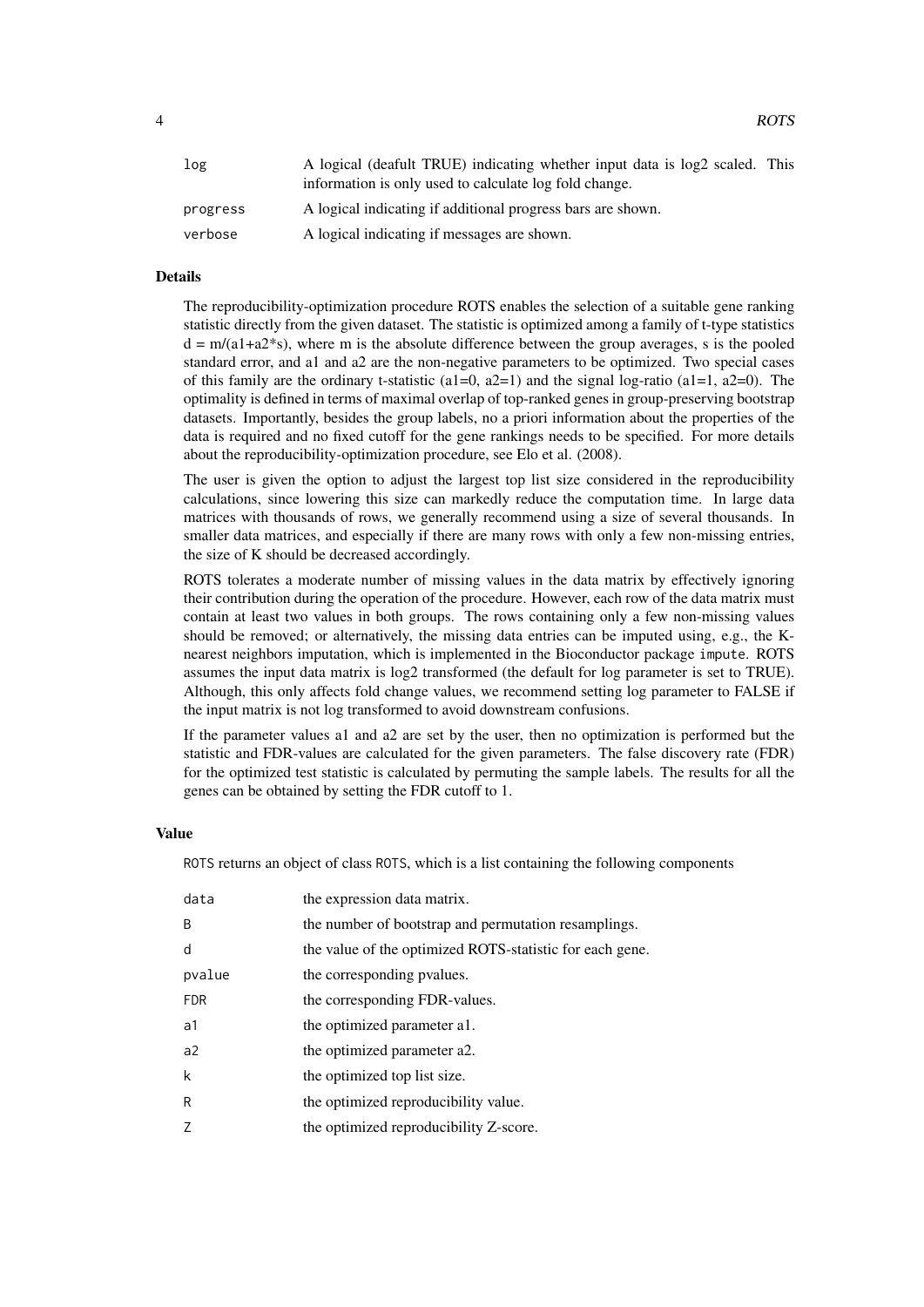<span id="page-4-0"></span>print prints the optimized parameters a1 and a2, the optimized top list size and the corresponding reproducibility values.

summary summarizes the results of a ROTS analysis. If fdr and num.genes are not specified, then the optimized parameters a1 and a2, the optimized top list size and the corresponding reproducibility values are shown. If fdr or num.genes is specified, then also the gene-specific information is shown for the genes at the specified FDR-level or top list size, respectively.

#### Author(s)

Fatemeh Seyednasrollah, Tomi Suomi, Laura L. Elo Maintainer: Tomi Suomi <tomi.suomi@utu.fi>

#### References

Suomi T, Seyednasrollah F, Jaakkola MK, Faux T, Elo LL. ROTS: An R package for reproducibility-optimized statistical testing. PLoS Comput Biol 2017; 13: e1005562.

#### See Also

#### [affySpikeIn](#page-1-1)

#### Examples

```
## ROTS-statistic for the Affymetrix spike-in data.
rots.out <- ROTS(data = affySpikeIn, groups = c(rep(\theta,5)), rep(1,5)),
   B = 100, K = 500, seed = 1234)
## Summary of the ROTS results.
rots.summary <- summary(rots.out, fdr = 0.05)
```
summary.ROTS *Summary of a ROTS object*

#### Description

Summarizes the differential testing results from ROTS package.

#### Usage

```
## S3 method for class 'ROTS'
summary(object, fdr=NULL, num.genes=NULL, verbose=TRUE, ...)
```
#### Arguments

| object    | a ROTS object created from differential expression testing run by ROTS.                                      |
|-----------|--------------------------------------------------------------------------------------------------------------|
| fdr       | selected cutoff for FDR value.                                                                               |
| num.genes | selected cutoff number for number of differentially detected features.                                       |
| verbose   | If TRUE (default), summary function will print out 10 first detections which<br>fulfill the cutoff criteria. |
| $\ddotsc$ | other arguments passed to the summary function.                                                              |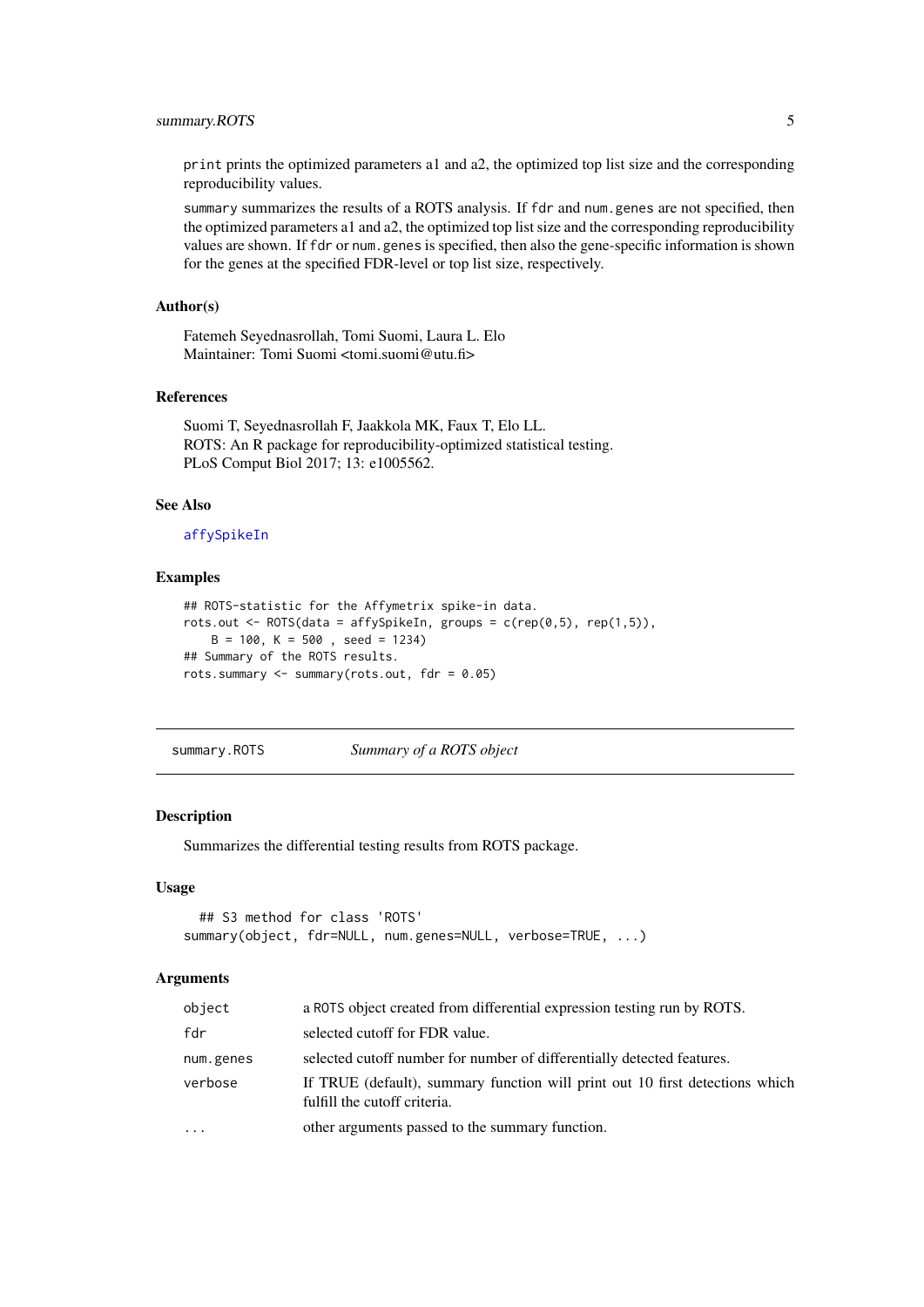#### <span id="page-5-0"></span>Details

This function returns the summary information (including row number, test-statistic, pvalue and FDR value) for the selected features.

#### Value

Returns a matrix where the rows are the selected features and columns are the Row number, ROTSstatistic, pvalue and FDR.

#### Author(s)

Fatemeh Seyednasrollah, Tomi Suomi, Laura L. Elo Maintainer: Tomi Suomi <tomi.suomi@utu.fi>

#### References

Suomi T, Seyednasrollah F, Jaakkola MK, Faux T, Elo LL. ROTS: An R package for reproducibility-optimized statistical testing. PLoS Comput Biol 2017; 13: e1005562.

### See Also

#### [affySpikeIn](#page-1-1)

#### Examples

```
## ROTS-statistic for the Affymetrix spike-in data.
rots.out <- ROTS(data = affySpikeIn, groups = c(rep(\theta,5)), rep(1,5)),
   B = 100, K = 500, seed = 1234)
## Summary of the ROTS results.
rots.summary <- summary(rots.out, fdr = 0.05)
```
upsSpikeIn *Protein expression data from the CPTAC Technology Assessment (Study 6)*

#### Description

The data contains preprocessed expression values from CPTAC Technology Assessment, where equimolar concentrations of 48 human proteins (Sigma UPS 1) are spiked in five different concentrations into yeast proteome background and then processed. The example data contains only two groups from the study 6.

#### Usage

```
upsSpikeIn
```
#### Format

upsSpikeIn A numeric matrix of protein expressions.